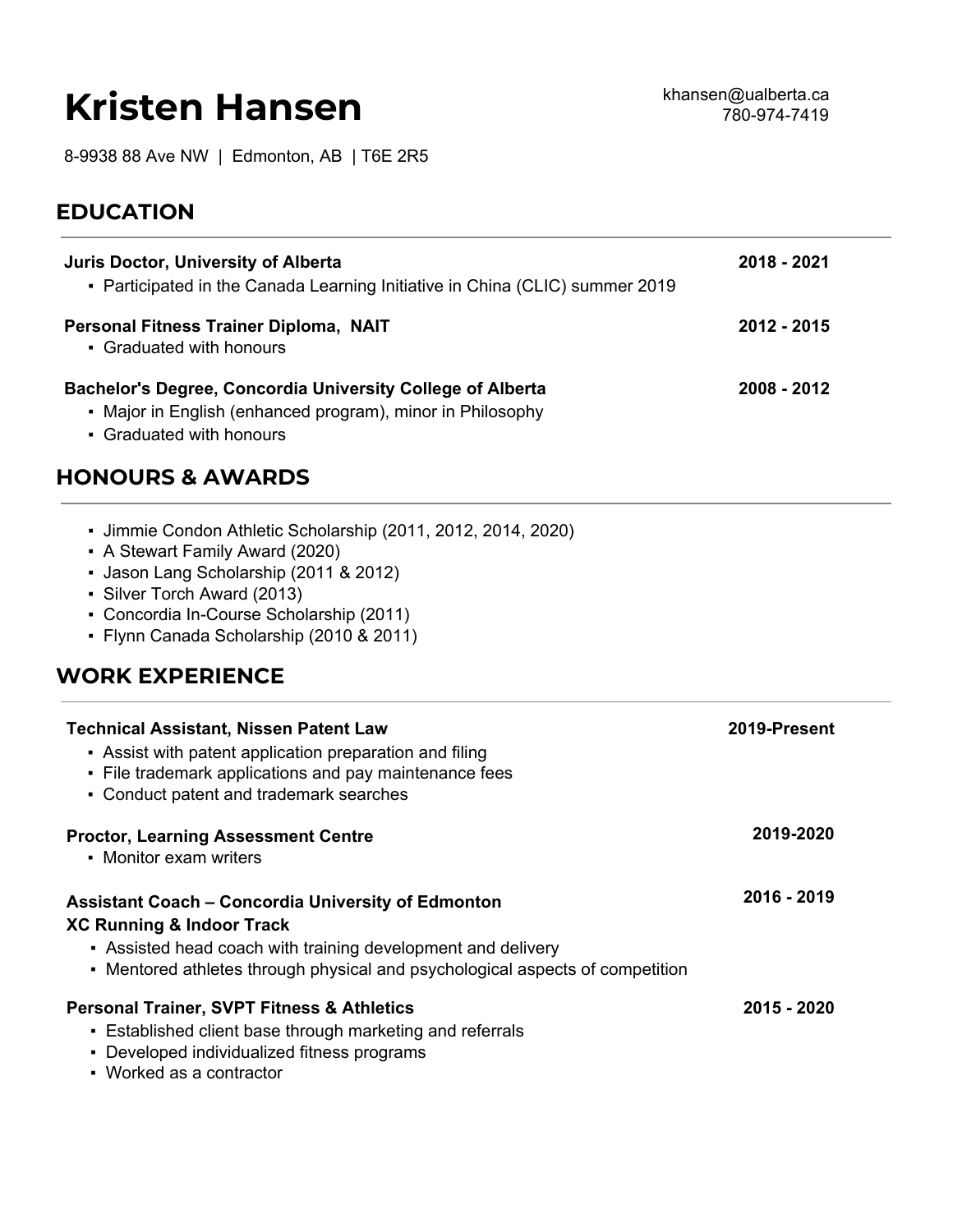| Animal Justice, Law Student Group, VP External<br>• Marketed events to student body                                                                                                    | 2018 - 2020  |
|----------------------------------------------------------------------------------------------------------------------------------------------------------------------------------------|--------------|
| <b>U of A Pandas Cross Country Running Team</b><br>- Trained and competed on a varsity team                                                                                            | 2019-Present |
| <b>COMMUNITY INVOLVEMENT</b>                                                                                                                                                           |              |
| Glazier, Flynn Canada Ltd.<br>- Real-time on the spot problem solving with installations                                                                                               | 2010 - 2012  |
| <b>Sales Associate, SportChek</b><br>- Responded to customer complaints<br>• Coordinated staff schedules and breaks<br>• Worked 30 hour work weeks while taking post secondary studies | 2008 - 2013  |
| <b>Fuel and Lube Technician, Sureway Construction</b><br>• Long hours of heavy labour (16 hour days on a 14:3 rotation)                                                                | 2013         |
| <b>Manager, Adrenaline Unlimited</b><br>• Opened and closed the store<br>• Supervised staff<br>- Responded to customer inquiries and issues                                            | 2013 - 2014  |
| <b>Fitness and Weight Centre Attendant, NAIT</b><br>- Responded to equipment and fitness inquiries                                                                                     | 2012 - 2014  |
| <b>Fabrication Shop, Architectural Glass Ltd.</b><br>- Translated blueprints into physical commodities<br>• Coordinated work for installations to meet deadlines                       | 2014 - 2015  |
| <b>Blog Writer, Fit 4 Results</b><br>• Marketed business through web design and written content                                                                                        | 2015 - 2016  |
| Copy Editor / Writer, Janalta Interactive Inc.<br>- Developed content, undertook research and fact-checked for a large portfolio                                                       | 2013 - 2016  |
| <b>Content Editor, Safeopedia.com</b><br>• Managed a team of writers while generating and editing content<br>• Coordinated social media posts                                          | 2013 - 2017  |

**2018 - 2020**

**2015 - 2016**

▪ Assisted in fundraising efforts

**Concordia University of Edmonton**

▪ Marketed events to student body ▪ Assisted in fundraising efforts

**OutLaw, Law Student Group, Social Coordinator**

**CCAA Female Apprenticeship Coaching Program**